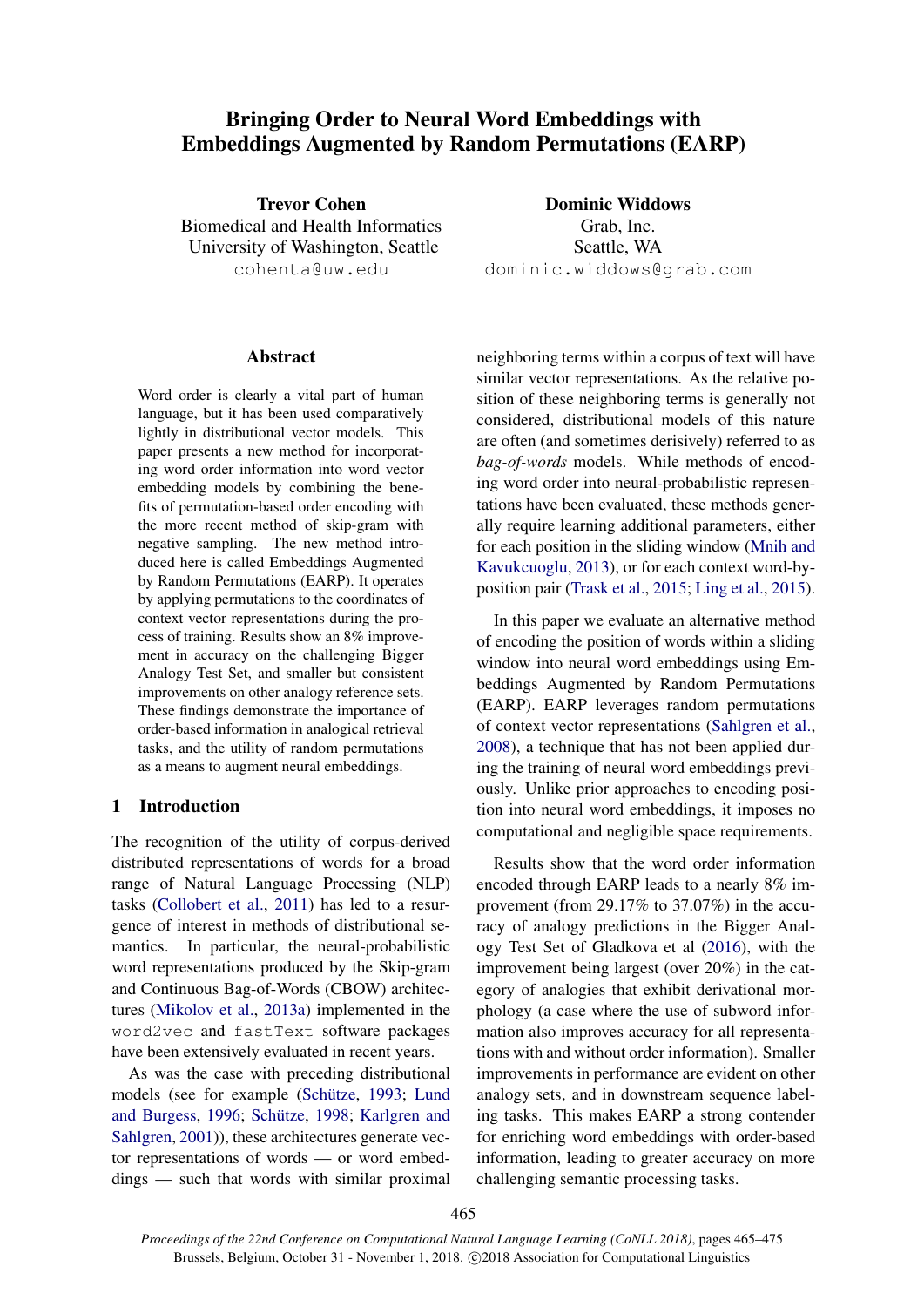#### 2 Background

# 2.1 Distributed representations of words

Methods of distributional semantics learn representations of words from the contexts they occur in across large text corpora, such that words that occur in similar contexts will have similar representations [\(Turney and Pantel,](#page-10-8) [2010\)](#page-10-8). Geometricallymotivated approaches to this problem often involve decomposition of a term-by-context matrix (Schütze, [1993;](#page-10-1) [Landauer and Dumais,](#page-9-3) [1997;](#page-9-3) [Pen](#page-10-9)[nington et al.,](#page-10-9) [2014\)](#page-10-9), resulting in word vectors of considerably lower dimensionality than the total number of contexts. Alternatively, reduceddimensional representations can be generated online while processing individual units of text, without the need to represent a large term-by-context matrix explicitly. A seminal example of the latter approach is the Random Indexing (RI) method [\(Kanerva et al.,](#page-9-4) [2000\)](#page-9-4), which generates distributed representations of words by superposing randomly generated context vector representations.

Neural-probabilistic methods have shown utility as a means to generate semantic vector representations of words [\(Bengio et al.,](#page-9-5) [2003\)](#page-9-5). In particular, the Skip-gram and CBOW neural network architectures [\(Mikolov et al.,](#page-10-0) [2013a\)](#page-10-0) implemented within the word2vec and fastText software packages provide scalable approaches to online training of word vector representations that have been shown to perform well across a number of tasks [\(Mikolov et al.,](#page-10-0) [2013a;](#page-10-0) [Levy et al.,](#page-9-6) [2015;](#page-9-6) [Mikolov et al.,](#page-10-10) [2017\)](#page-10-10).

While the definition of what constitutes a context varies across models, a popular alternative is to use words in a sliding window centered on a focus term for this purpose. Consequently where decomposition is involved the matrix in question would be a term-by-term matrix. With online methods, each term has two vector representations — a *semantic vector* and a *context vector*, corresponding to the input and output weights for each word in neural-probabilistic approaches.

# 2.2 Order-based distributional models

In most word vector embedding models based on sliding windows, the relative position of words within this sliding window is ignored, but there have been prior efforts to encode this information. Before the popularization of neural word embeddings, a number of researchers developed and evaluated methods to encode word position

into distributed vector representations. The BEA-GLE model [\(Jones et al.,](#page-9-7) [2006\)](#page-9-7) uses circular convolution — as described by Plate  $(1995)$  — as a *binding operator* to compose representations of ngrams from randomly instantiated context vector representations of individual terms. These composite representations are then added to the semantic vector representation for the central term in a sliding window. The cosine similarity between the resulting vectors is predictive of human performance in semantic priming experiments.

A limitation of this approach is that it involves a large number of operations per sliding window. For example, Jones and his colleagues [\(2006\)](#page-9-7) employ eight superposition and nine convolution operations to represent a single sliding window of three terms (excluding the focus term). Sahlgren, Holst and Kanerva [\(2008\)](#page-10-7) report a computationally simpler method of encoding word order in the context of RI. Like BEAGLE, this approach involves adding randomly instantiated context vectors for adjacent terms to the semantic vector of the central term in a sliding window. However, RI uses sparse context vectors, consisting of mostly zeroes with a small number non-zero components initialized at random. These vectors are assigned permutations indicating their position within a sliding window. For example, with  $\prod_p$  representing the permutation assigned to a given position  $p$ and words to the right of the equation representing their context vectors, the sliding window "[fast is fine but accuracy] is everything" would result in the following update to  $S$ (fine), the semantic vector for the term "fine":

$$
S(\text{fine}) \quad += \quad \prod_{-2} \overrightarrow{\text{fast}} + \prod_{-1} \overrightarrow{\text{is}} \\
+ \prod_{+1} \overrightarrow{\text{but}} + \prod_{+2} \overrightarrow{\text{accuracy}}
$$

Amongst the encoding schemes evaluated using this approach, using a pair of permutations to distinguish between words preceding the focus term and those following it resulted in the best performance on synonym test evaluations [\(Sahlgren](#page-10-7) [et al.,](#page-10-7) [2008\)](#page-10-7). Furthermore, this approach was shown to outperform BEAGLE on a number of evaluations on account of its ability to scale up to larger amounts of input data [\(Recchia et al.,](#page-10-12) [2010\)](#page-10-12).

## 2.3 Encoding order into neural embeddings

Some recent work has evaluated the utility of encoding word order into neural word embeddings.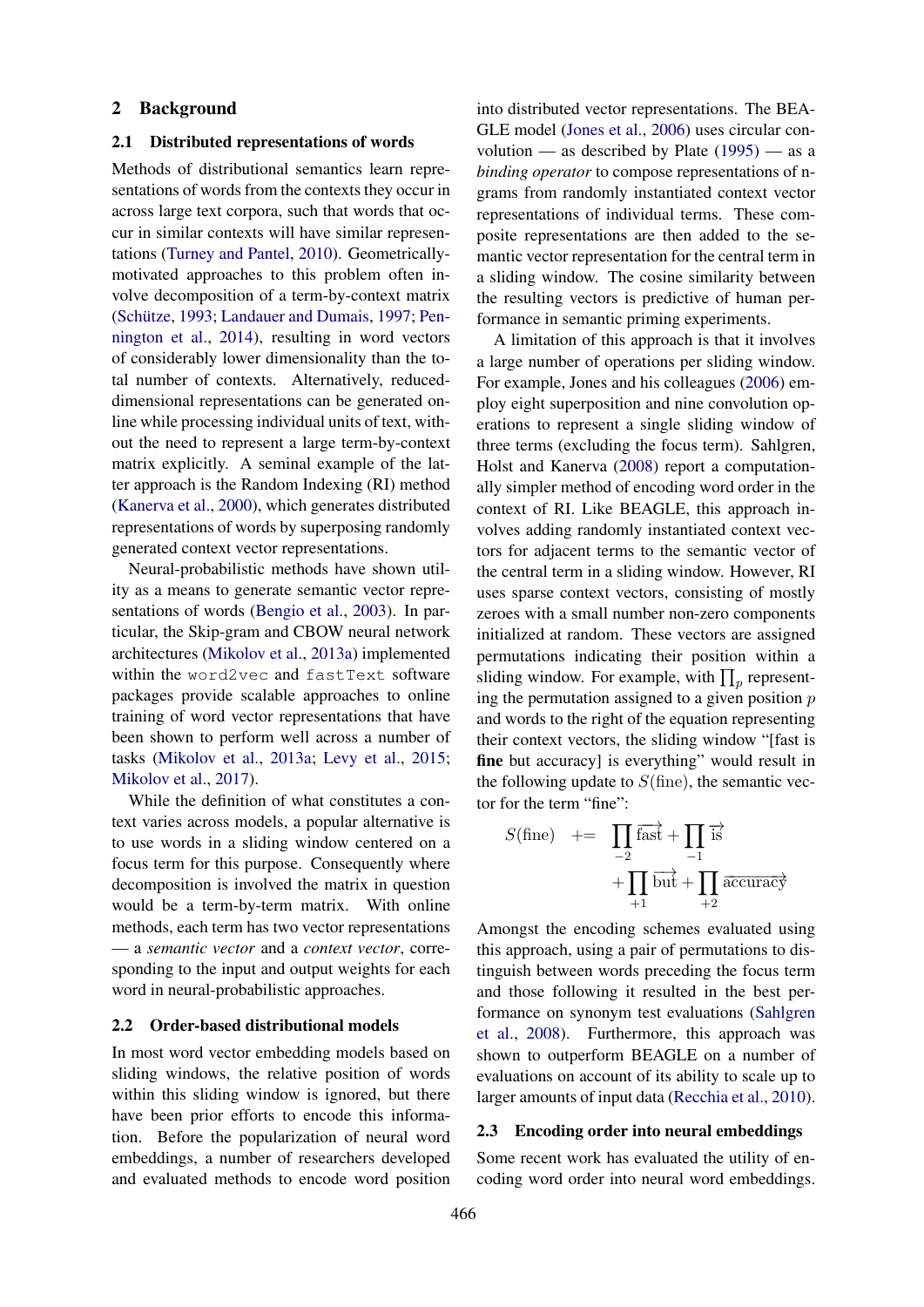A straightforward way to accomplish this involves maintaining a separate set of parameters for each context word position, so that for a vocabulary of size  $v$  and  $p$  context window positions the number of output weights in the model is  $v \times p \times d$  for embeddings of dimensionality d. This approach was applied by Ling and his colleagues [\(2015\)](#page-10-6) to distinguish between terms occurring before and after the central term in a sliding window, with improvements in performance in downstream partof-speech tagging and dependency parsing tasks.

Trask and his colleagues [\(2015\)](#page-10-5) develop this idea further in a model they call a Partitioned Embedding Neural Network (PENN). In a PENN, both the input weights (word embeddings) and output weights (context embeddings) of the network have separate position-specific instantiations, so the total number of model parameters is  $2v \times p \times d$ . In addition to evaluating binary (before/after) context positions, the utility of training separate weights for each position within a sliding window was evaluated. Incorporating order in this way resulted in improvements in accuracy over word2vec's CBOW implementation on proportional analogy problems, which were considerably enhanced by the incorporation of character-level embeddings.

A more space-efficient approach to encoding word order involves learning a vector V for each position  $p$  in the sliding window. These vectors are applied to rescale context vector representations using pointwise multiplication while constructing a weighted average of the context vectors for each term in the window [\(Mnih and Kavukcuoglu,](#page-10-4) [2013;](#page-10-4) [Mikolov et al.,](#page-10-10) [2017\)](#page-10-10). Results reported using this approach are variable, with some authors reporting worse performance with positiondependent weights on a sentence completion task [\(Mnih and Kavukcuoglu,](#page-10-4) [2013\)](#page-10-4), and others reporting improved performance on an analogy completion task [\(Mikolov et al.,](#page-10-10) [2017\)](#page-10-10).

# 3 Methods

# 3.1 Skipgram-with-negative-sampling

In the current work, we extend the skipgram-withnegative-sampling (SGNS) algorithm to encode positional information without additional computation. The Skip-gram model [\(Mikolov et al.,](#page-10-0) [2013a\)](#page-10-0) predicts  $p(c|w)$ : the probability of observing a context word, c, given an observed word,  $w$ . This can be accomplished by moving a slid-

ing window through a large text corpus, such that the observed word is at the center of the window, and the context words surround it. The architecture itself includes two sets of parameters for each unique word: The input weights of the network  $(\overrightarrow{w})$ , which represent observed words and are usually retained as semantic vectors after training, and the output weights of the network which represent context words  $(\vec{c})$  and are usually discarded. The probability of observing a word in context is calculated by appying the sigmoid function to the scalar product between the input weights for the observed word, and the output weights for the context word, such that  $p(c|w) = \sigma(\overrightarrow{w}, \overrightarrow{c})$ . As maximizing this probability using the softmax over all possible context words would be computationally inconvenient, SGNS instead draws a small number of *negative samples*  $(\neg c)$  from the vocabulary to serve as counterexamples to each observed context term. With D representing observed term/context pairs, and  $D'$  representing randomly constructed counterexamples the SGNS optimization objective is as follows [\(Goldberg and Levy,](#page-9-8) [2014\)](#page-9-8):

$$
\sum_{(w,c)\in D}\log\sigma(\overrightarrow{w}.\overrightarrow{c})+\sum_{(w,\neg c)\in D'}\log\sigma(-\overrightarrow{w}.\overrightarrow{\neg c})
$$

# 3.2 Embeddings Augmented by Random Permutations (EARP)

Sliding window variants of RI are similar in some respects to the SGNS algorithm, in that training occurs through an online update step in which a vector representation for each context term is added to the semantic vector representation for a focus term (with SGNS this constitutes an update of the input weight vector for the focus term, weighted by the gradient and learning rate (for a derivation see [\(Rong,](#page-10-13) [2014\)](#page-10-13)). Unlike SGNS, however, context vectors in RI are immutable and sparse. With SGNS, dense context vectors are altered during the training process, providing an enhanced capacity for inferred similarity. Nonetheless, the technique of permuting context vectors to indicate the position of a context term within a sliding window is readily adaptable to SGNS.

Our approach to encoding the position of context words involves assigning a randomlygenerated permutation to each position within a sliding window. For example, with a sliding window of window radius 2 (considering two positions to the left and the right of a focus term), we assign a random permutation,  $\prod_p$ , to each element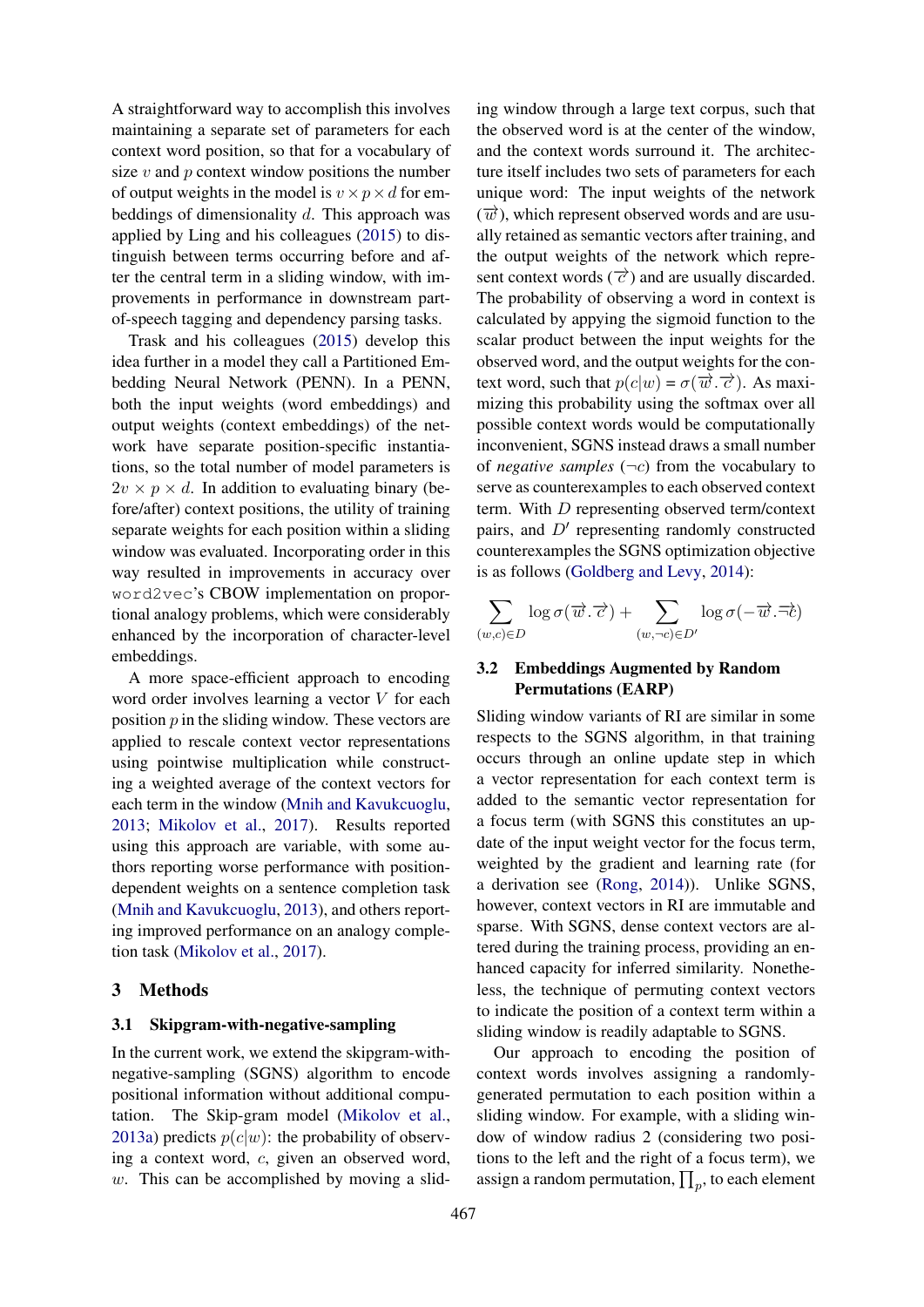

<span id="page-3-0"></span>Figure 1: The Architecture of EARP

of the set of positions  $\{-2; -1; +1; +2\}$ . With  $\prod_p$  indicating the application of a context-specific random permutation for position  $p$ , the optimization objective becomes:

$$
\sum_{(w,c:p)\in D} \log \sigma(\overrightarrow{w}.\prod_{p}(\overrightarrow{c})) + \\ \sum_{(w,\neg c:p)\in D'} \log \sigma(-\overrightarrow{w}.\prod_{p}(\overrightarrow{\neg c}))
$$

For example, upon observing the term "wyatt" in the context of the term "earp", the model would attempt to maximize  $p(c|w)$  =  $\sigma(\overline{wyat}$ .  $\prod_{+1}(\overline{earp}))$ , with wyatt and  $\overline{earp}$  as semantic and context vectors respectively. The underlying architecture is illustrated in Figure [1,](#page-3-0) using a simplified model generating 5-dimensional vector representations for a small vocabulary of 10 terms. The permutation  $\prod_p$  can be implemented by "rewiring" the components of the input and output weights, without explicitly generating a permuted copy of the context vector concerned. In this way,  $p(c|w)$  is estimated and maximized in place without imposing additional computational or space requirements, beyond those required to store the permutations. This is accomplished by changing the index values used to access components of  $\overrightarrow{earp}$  when the scalar product is calculated, and when weights are updated. The inverse permutation (or reverse rewiring - connecting components 1:3 rather than 3:1) is applied to  $\overline{wyatf}$  when updating  $\overrightarrow{earp}$ , and this procedure is used with both observed context terms and negative samples.

Within this general framework, we evaluate four word order encoding schemes, implemented by adapting the open source Semantic Vectors<sup>[1](#page-3-1)</sup> package for distributional semantics research:

# **3.2.1 Directional**  $(EARP_{dir})$

Directional encoding draws a distinction between terms that occur before or after the focus term in a sliding window. As such, only two permutations (and their inverse permutations) are employed:  $\prod_{-1}$  for preceding terms, and  $\prod_{+1}$  for all subseqent terms. Directional encoding with permutations has been shown to improve performance in synonym tests evaluations when applied in the context of RI [\(Sahlgren et al.,](#page-10-7) [2008\)](#page-10-7).

# **3.2.2** Positional  $(EARP_{pos})$

With positional encoding, a permutation is used to encode each space in the sliding window. As a randomly permuted vector is highly likely to be orthogonal or close-to-orthogonal to the vector from which it originated [\(Kanerva,](#page-9-9) [2009\)](#page-9-9), this is likely to result in orthogonal encodings for the same context word in different positions. With RI, positional encoding degraded synonym test performance, but permitted a novel form of distributional query, in which permutation is used to retrieve words that occur in particular positions in relation to one another [\(Sahlgren et al.,](#page-10-7) [2008\)](#page-10-7).  $EARP_{pos}$  facilitates queries of this form also: the nearest neighboring context vector to the permuted semantic vector  $\prod_{-1}^{INV}$  ( $\overline{earp}$ ) is wyatt in both static-window subword-agnostic  $EARP_{nos}$ spaces used in the experiments that follow.

# 3.2.3 Proximity-based  $(EARP<sub>prox</sub>)$

With proximity-based encoding, the positional encoding of a particular context term occurring in the first position in a sliding window will be somewhat similar to the encoding when this term occurs in the second position, and less similar (but still not orthogonal) to the encoding when it occurs in the third. This is accomplished by randomly generating an *index permutation*  $\prod_{+1}$ , randomly reassigning a half of its permutations to generate  $\prod_{+2}$ , and repeating this process iteratively until a permutation for every position in the window is obtained (for the current experiments, we assigned two index permutations  $\prod_{+1}$  and  $\prod_{-1}$ , proceeding bidirectionally). As a low-dimensional example, if  $\prod_{+1}$  were {4:1, 1:2, 2:3, 3:4},  $\prod_{+2}$ might be {4:3, 1:2, 2:1, 3:4}. The net result is that the similarity between the position-specific representations of a given context vector reflects the proximity between the positions concerned. While this method is reminiscent of interpolation between randomly generated vectors or matrices

<span id="page-3-1"></span><sup>1</sup> https://github.com/semanticvectors/semanticvectors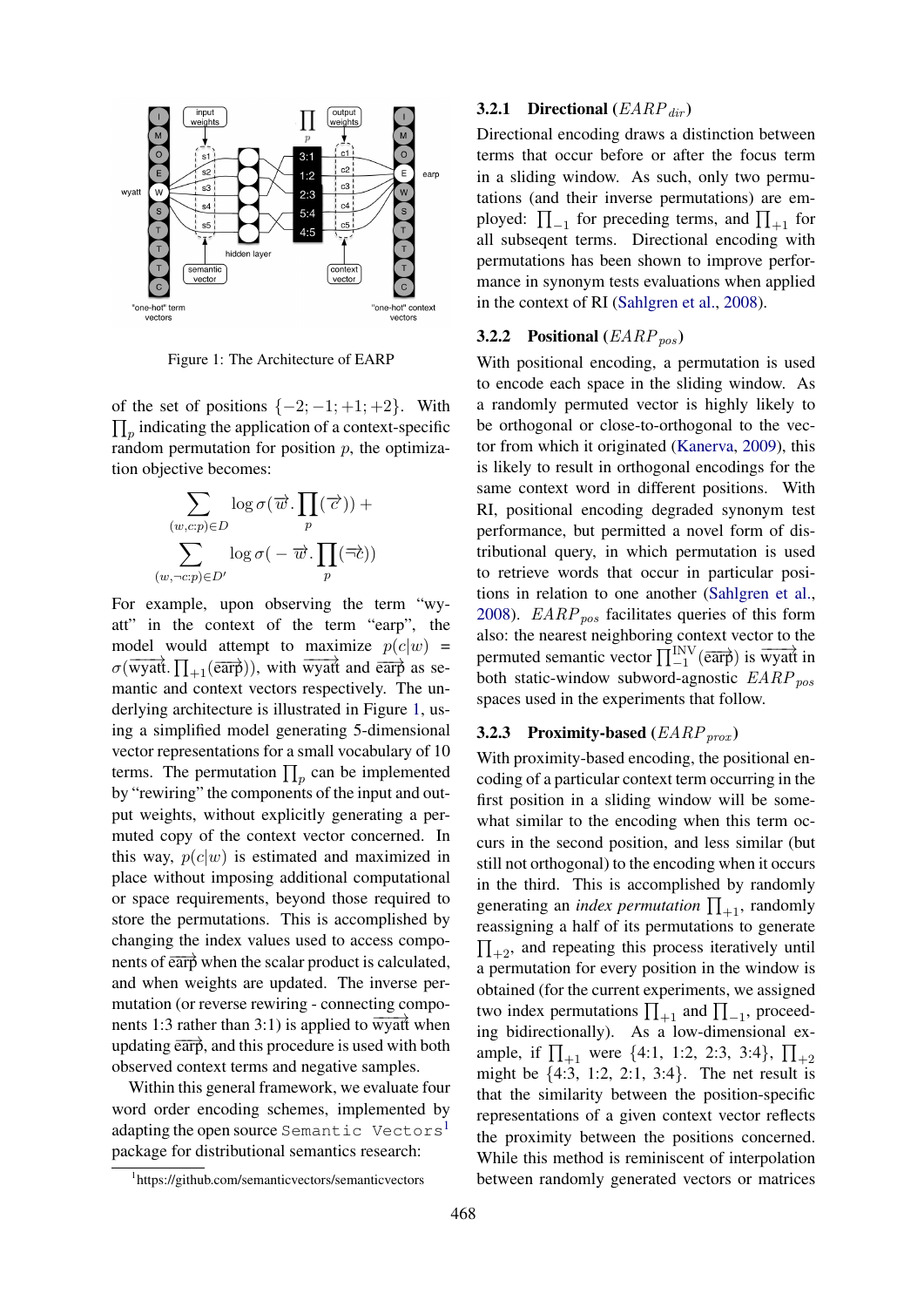to encode character position within words [\(Cohen](#page-9-10) [et al.,](#page-9-10) [2013\)](#page-9-10) and pixel position within images [\(Gal](#page-9-11)[lant and Culliton,](#page-9-11) [2016\)](#page-9-11) respectively, the iterative application of permutations for this purpose is a novel approach to such positional binding.

# 3.3 Subword embeddings

The use of character n-grams as components of distributional semantic models was introduced by Schütze  $(1993)$  $(1993)$ , and has been shown to improve performance of neural-probabilistic models on analogical retrieval tasks [\(Bojanowski et al.,](#page-9-12) [2017;](#page-9-12) [Mikolov et al.,](#page-10-10) [2017\)](#page-10-10). It is intuitive that this should be the case as standard analogy evaluation reference sets include many analogical questions that require mapping from a morphological derivative of one word (e.g. fast:faster) to the same morphological derivative of another (e.g. high:higher).

Consequently, we also generated n-gram based variants of each of our models, by adapting the approach described in [\(Bojanowski et al.,](#page-9-12) [2017\)](#page-9-12) to our SGNS configuration. Specifically, we decomposed each word into character n-grams, after introducing characters indicating the start  $(<)$  and end  $(>)$  of a word. N-grams of size betweeen 3 and 6 characters (inclusive) were encoded, and in order to place an upper bound on memory requirements a hash function was used to map each observed n-gram to one of at the most two million vectors without constraints on collisions. The input vector  $V_i$  for a word with n included n-grams (including the word itself) was then generated  $as<sup>2</sup>$  $as<sup>2</sup>$  $as<sup>2</sup>$ 

$$
V_i = \frac{1}{n} \sum_{i=1}^{n} \overline{\text{hgram}}_i^2
$$

During training, we used  $V_i$  as the input vector for EARP and SGNS, with updates propagating back to component word and n-gram vectors in proportion to their contribution to  $V_i$ .

#### 3.4 Training data

All models were trained on the first January 2018 release of the English Wikipedia<sup>[3](#page-4-1)</sup>, to which we applied the pre-processing script distributed with the fastText package<sup>[4](#page-4-2)</sup>, resulting in a corpus of approximately 8.8 billion words.

#### 3.5 Training procedure

All models used 500-dimensional vectors, and were trained for a single iteration across the corpus with five negative samples per context term. For each of the four models (SGNS,  $EARP_{dir}$ ,  $EARP_{pos}$ ,  $EARP_{prox}$ ), embeddings were generated with sliding window radii  $r$  of 2 and 5 (in each direction), with and without subword embeddings. For all experiments, we excluded numbers, and terms occurring less than 150 times in the corpus. SGNS has a number of hyperparameters that are known to influence performance [\(Levy et al.,](#page-9-6) [2015\)](#page-9-6). We did not engage in tuning of these hyperparameters to improve performance of our models, but rather were guided by prior research in selecting hyper-parameter settings that are known to perform well with the SGNS baseline model.

Specifically, we used a subsampling threshold t of 10−<sup>5</sup> . In some experiments (*EARP* and *SGNS*), we used dynamic sliding windows with uniform probability of a sliding window radius between one and  $r$ , in an effort to align our baseline model closely with other SGNS implementations. Stochastic reduction of the sliding window radius will result in distal words being ignored at times. With a dynamic sliding window, subsampled words are replaced by the next word in sequence. This increases the data available for training, but will result in relative position being distorted at times. Consequently, we also generated spaces with static fixed-width sliding windows (*EARPx*) for position-aware models.

After finding that fastText trained on Wikipedia performed better on analogy tests than prior results obtained with word2vec [\(Levy](#page-9-6) [et al.,](#page-9-6) [2015\)](#page-9-6), we adopted a number of its hyperparameter settings. We set the probability of negative sampling for each term to  $f^{\frac{1}{2}}$ , where f is the number of term occurrences divided by the total token count. In addition we used an initial learning rate of .05, and subsampled terms with a probability of  $1-(\sqrt{\frac{t}{f}}+\frac{t}{f})$  $(\frac{t}{f})^5$  $(\frac{t}{f})^5$ .

<span id="page-4-0"></span><sup>&</sup>lt;sup>2</sup>Words and n-grams are weighted equally, following [\(Bo](#page-9-12)[janowski et al.,](#page-9-12) [2017\)](#page-9-12) and the fastText implementation

<span id="page-4-2"></span><span id="page-4-1"></span><sup>3</sup>https://dumps.wikimedia.org/enwiki <sup>4</sup>https://github.com/facebookresearch /fastText

<span id="page-4-3"></span><sup>&</sup>lt;sup>5</sup>While using this formula reliably improves performance on some of the analogy sets, it differs from both the formula described in [Mikolov et al.](#page-10-14) [\(2013b\)](#page-10-14), and the formula implemented in the canonical word2vec implementation of SGNS - see [Levy et al.](#page-9-6) [\(2015\)](#page-9-6) for details. It is also difficult to justify on theoretical grounds, as it returns values less than zero for some words that meet the subsampling threshold. Nevertheless, retaining it throughout our experiments seemed more principled than altering the fastText baseline in a manner that impaired its performance.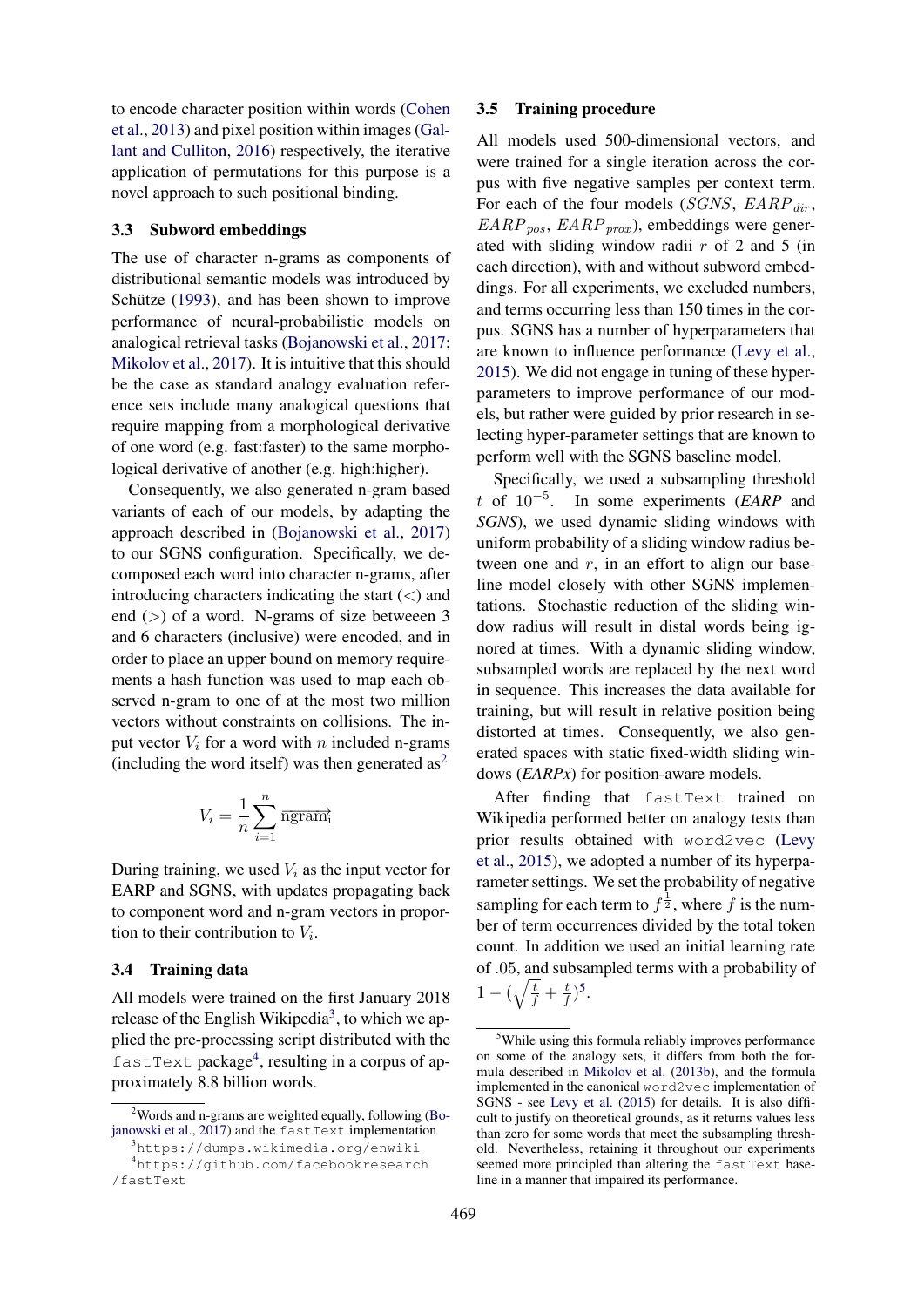# 3.6 Evaluation

To evaluate the nature and utility of the additional information encoded by permutation-based variants, we utilized a set of analogical retrieval reference sets, including the MSR set [\(Mikolov et al.,](#page-10-15) [2013c\)](#page-10-15) consisting of 8,000 proportional analogy questions that are morphological in nature (e.g. *young:younger:quick:?*) and the Google analogy set [\(Mikolov et al.,](#page-10-0) [2013a\)](#page-10-0) which includes 8,869 semantic (and predominantly geographic, e.g. *brussels:belgium:dublin:?*) and 10,675 morphologically-oriented "syntactic" questions. We also included the Bigger Analogy Test Set (BATS) set [\(Gladkova et al.,](#page-9-2) [2016\)](#page-9-2), a more challenging set of 99,200 proportional analogy questions balanced across 40 linguistic types in four categories: Inflections (e.g. plurals, infinitives), Derivation (e.g. verb+er), Lexicography (e.g. hypernyms, synonyms) and Encylopedia (e.g. country:capital, male:female). We obtained these sets from the distribution described in Finley et al  $(2017)^6$  $(2017)^6$  $(2017)^6$ , in which only the first correct answer to questions with multiple correct answers in BATS is retained, and used a parallelized implementation of the widely used vector offset method, in which for a given proportional analogy *a:b:c:d*, all word vectors in the space are rank-ordered in accordance with their cosine similarity to the vector  $\overrightarrow{c+b-a}$ . We report average accuracy, where a result is considered accurate if  $d$  is the top-ranked result aside from  $a$ ,  $b$  and  $c$ .<sup>[7](#page-5-1)</sup>

To evaluate the effects of encoding word order on the relative distance between terms, we used a series of widely used reference sets that mediate comparison between human and machine estimates of pairwise similarity and relatedness between term pairs. Specifically, we used Wordsim-353 [\(Finkelstein et al.,](#page-9-14) [2001\)](#page-9-14), split into subsets emphasizing similarity and relatedness [\(Agirre](#page-9-15) [et al.,](#page-9-15) [2009\)](#page-9-15); MEN [\(Bruni et al.,](#page-9-16) [2014\)](#page-9-16) and Simlex-999 [\(Hill et al.,](#page-9-17) [2015\)](#page-9-17). For each of these sets, we estimated the Spearman correlation of the cosine similarity between vector representations of the words in a given pair, with the human ratings (averaged across raters) of similarity and/or relatedness provided in the reference standards.

Only those examples in which all relevant terms were represented in our vector spaces were considered. Consequently, our analogy test sets consisted of 6136; 19,420 and 88,108 examples for the MSR<sup>[8](#page-5-2)</sup>, Google and BATS sets respectively. With pairwise similarity, we retained 998; 335 and all 3,000 of the Simlex, Wordsim and MEN examples respectively. These numbers were identical across models, including fastText baselines.

In addition we evaluated the effects of incorporating word order with EARP on three standard sequence labeling tasks: part-of-speech tagging of the Wall Street Journal sections of the Penn Treebank (PTB) and the CoNLL'00 sentence chunking [\(Tjong Kim Sang and Buchholz,](#page-10-17) [2000\)](#page-10-17) and CoNLL'03 named entity recognition [\(Tjong](#page-10-18) [Kim Sang and De Meulder,](#page-10-18) [2003\)](#page-10-18) shared tasks. As was the case with the pairwise similarity and relatedness evaluations, we conducted these eval-uations using the repEval2016 package <sup>[9](#page-5-3)</sup> after converting all vectors to the word2vec binary format. This package provides implementations of the neural NLP architecture developed by Collobert and his colleagues [\(2011\)](#page-9-0), which uses vectors for words within a five-word window as input, a single hidden layer of 300 units and an output Softmax layer. The implementation provided in repEval2016 deviates by design from the original implementation by fixing word vectors during training in order to emphasize difference between models for the purpose of comparative evaluation, which tends to reduce performance (for further details, see [\(Chiu et al.,](#page-9-18) [2016\)](#page-9-18)). As spaces constructed with narrower sliding windows generally perform better on these tasks [\(Chiu et al.,](#page-9-18) [2016\)](#page-9-18), we conducted these experiments with models of window radius 2 only. To facilitate fair comparison, we added random vectors representing tokens available in the fastText-derived spaces only to all spaces, replacing the original vectors where these existed. This was important in this evaluation as only fastText retains vector representation for punctuation marks (these are eliminated by the Semantic Vectors tokenization procedure), resulting in a relatively large number of out-of-vocabulary terms and predictably reduced

<span id="page-5-1"></span><span id="page-5-0"></span><sup>6</sup> https://github.com/gpfinley/analogies

 $7$  For a finer-grained estimate of performance — which we considered particularly important in cases in BATS in which only the first of a set of correct answers was retained — we also calculated the mean reciprocal rank  $(rank^{-1})$  [\(Voorhees](#page-10-16) [et al.,](#page-10-16) [1999\)](#page-10-16) of d across all questions. As these results closely mirrored the accuracy results, we report accuracy only.

<span id="page-5-2"></span> $8$ The fraction of the MSR set retained is smaller, because 1000 of the examples in this set concern identifying possessives indicates by the presence of an apostrophe, and terms of this nature were eliminated by the pre-processing procedure.

<span id="page-5-3"></span><sup>9</sup> https://github.com/cambridgeltl/RepEval-2016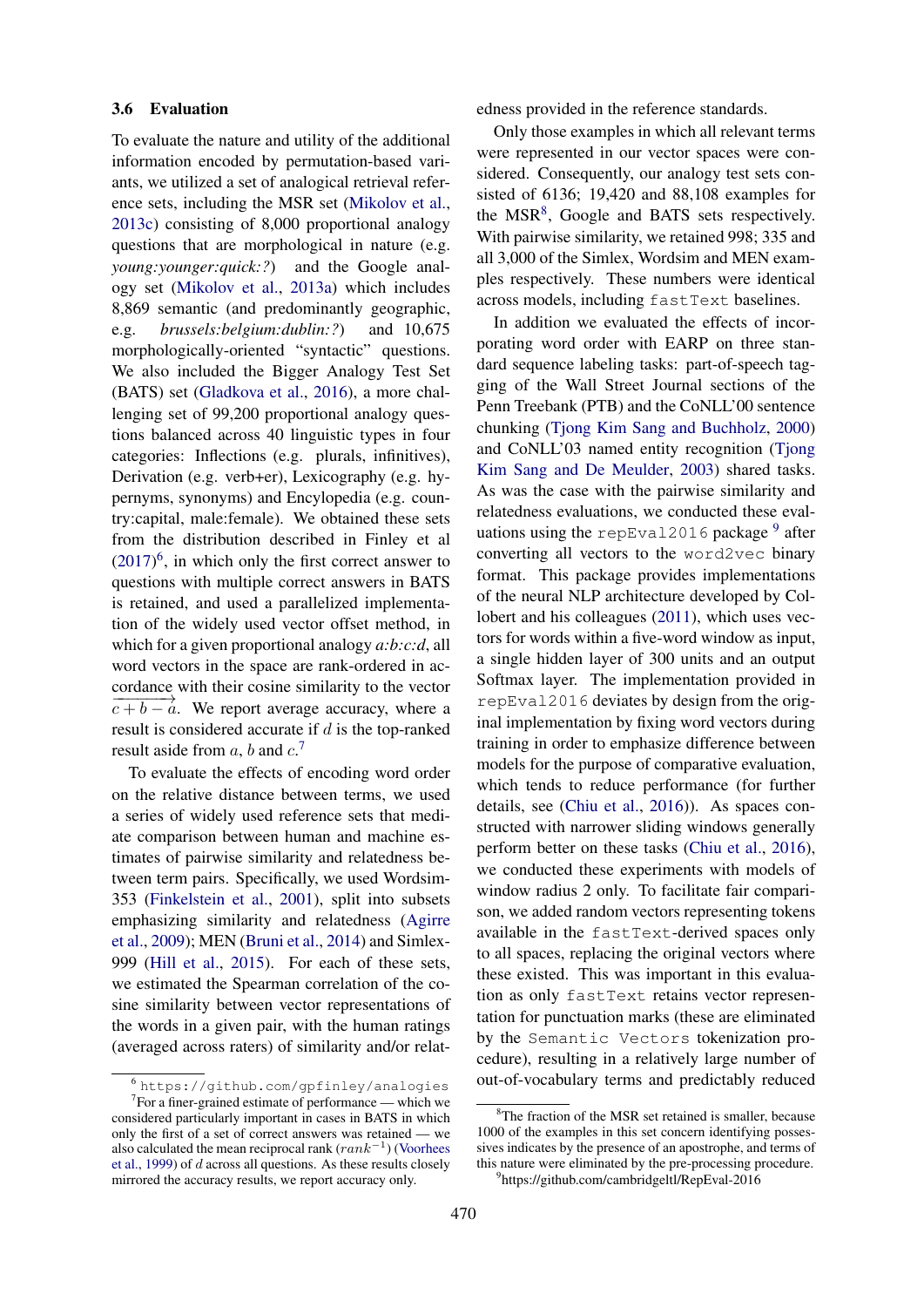performance with the Semantic Vectors implementation of the same algorithm. With the random vectors added, out-of-vocabulary rates were equivalent across the two SGNS implementations, resulting in similar performance.

# 4 Results

# 4.1 Analogical retrieval

The results of our analogical retrieval experiments are shown in Table [1.](#page-7-0) With the single exception of the semantic component of the Google set, the best result on every set and subset was obtained by a variant of the  $EARP_{prox}$  model, strongly suggesting that (1) information concerning relative position is of value for solving analogical retrieval problems; (2) encoding this information in a flexible manner that preserves the natural relationship of proximity between sliding window positions helps more than encoding only direction, or encoding window positions as disparate "slots".

On the syntactically-oriented subsets (Gsyn, Binf, Bder) adding subword information improves performance of baseline SGNS and EARP models, with subword-sensitive  $EARPx_{prox}$  models showing improvements of between ∼6% and ∼21% in accuracy on these subtasks, as compared with the best performing baseline<sup>[10](#page-6-0)</sup>. The results follow the same pattern at both sliding window radii, aside from a larger decrease in performance of EARPx models on the semantic component of the Google set at radius 2, attributable to semantically useful information lost on account of subsampling without replacement. In general, better performance on syntactic subsets is obtained at radius 2 with subword-sensitive models, with semantic subsets showing the opposite trend.

While better performance on the total Google set has been reported with larger training corpora [\(Pennington et al.,](#page-10-9) [2014;](#page-10-9) [Mikolov et al.,](#page-10-10) [2017\)](#page-10-10), the best EARP results on the syntactic component of this set surpass those reported from orderinsensitive models trained on more comprehensive corpora for multiple iterations. With this subset, the best  $EARP_{prox}$  model obtained an accuracy of 76.74% after a single training iteration on a ∼9 billion word Wikipedia-derived corpus. Pennington and his colleagues [\(2014\)](#page-10-9) report a best accuracy of 69.3% after training Glove on a corpus of 42 billion words, and Mikolov and colleagues [\(2017\)](#page-10-10) report an accuracy of 73% when training a subword-sensitive CBOW model for five iterations across a 630 billion word corpus derived from Common Crawl. The latter performance improved to 82% with pre-processing to tag phrases and position-dependent weighting – modifications that may improve EARP performance also, as would almost certainly be the case with multiple training iterations across a much larger corpus.

Regarding the performance of other ordersensitive approaches on this subset, Trask and his colleagues [\(2015\)](#page-10-5) report a 1.41% to 3.07% increase in absolute accuracy over a standard CBOW baseline with PENN, and Mikolov and his colleagues [\(2017\)](#page-10-10) report a 4% increase over a subword-sensitive CBOW model with incorporation of position-dependent weights $11$ . By comparison,  $EARPx_{\text{prox}}$  yields improvements of up to 4.27% over the best baseline when subwords are not considered, and 8.29% with subword-sensitive models (both at radius 5).

With the more challenging BATS analogies, Drozd and his colleagues [\(2016\)](#page-9-19) report results for models trained on a 6 billion word corpus derived from the Wikipedia and several other resources, with best results with the vector offset method for BATS components of 61%, 11.2% (both SGNS), 10.9% and 31.5% (both Glove) for the Inflectional, Derivational, Lexicography and Encyclopedia components respectively. While not strictly comparable on account of our training on Wikipedia alone and acknowledging only one of a set of possible correct answers in some cases, our best results for these sets were 71.56%, 44.30%, 10.07% and 36.52% respectively, with a fourfold increase in performance on the derivational component. These results further support the hypothesis that order-related information is of value in several classes of proportional analogy problem.

#### 4.2 Semantic similarity/relatedness

These improvements in analogy retrieval were not accompanied by better correlation with human es-

<span id="page-6-0"></span><sup>&</sup>lt;sup>10</sup>To assess reproducibility, we repeated the window radius 2 experiments a further 4 times, with different stochastic initialization of network weights. Performance was remarkably consistent, with a standard error of the mean accuracy on the MSR, Google and BATS sets at or below .24% (.0024), .33% (.0033) and .12% (.0012) for all models. All differences in performance from the baseline (only  $SGNS_{semVec}$  was repeated) were statistically significant by unpaired t-test, aside from the results of  $EARP_{dir}$  and  $EARP_{prox}$  on the Google set when no subwords were used.

<span id="page-6-1"></span><sup>11</sup>CBOW baselines were around 10% higher than our SGNS baselines, attributable to differences in corpus size, composition and preprocessing; and perhaps architecture.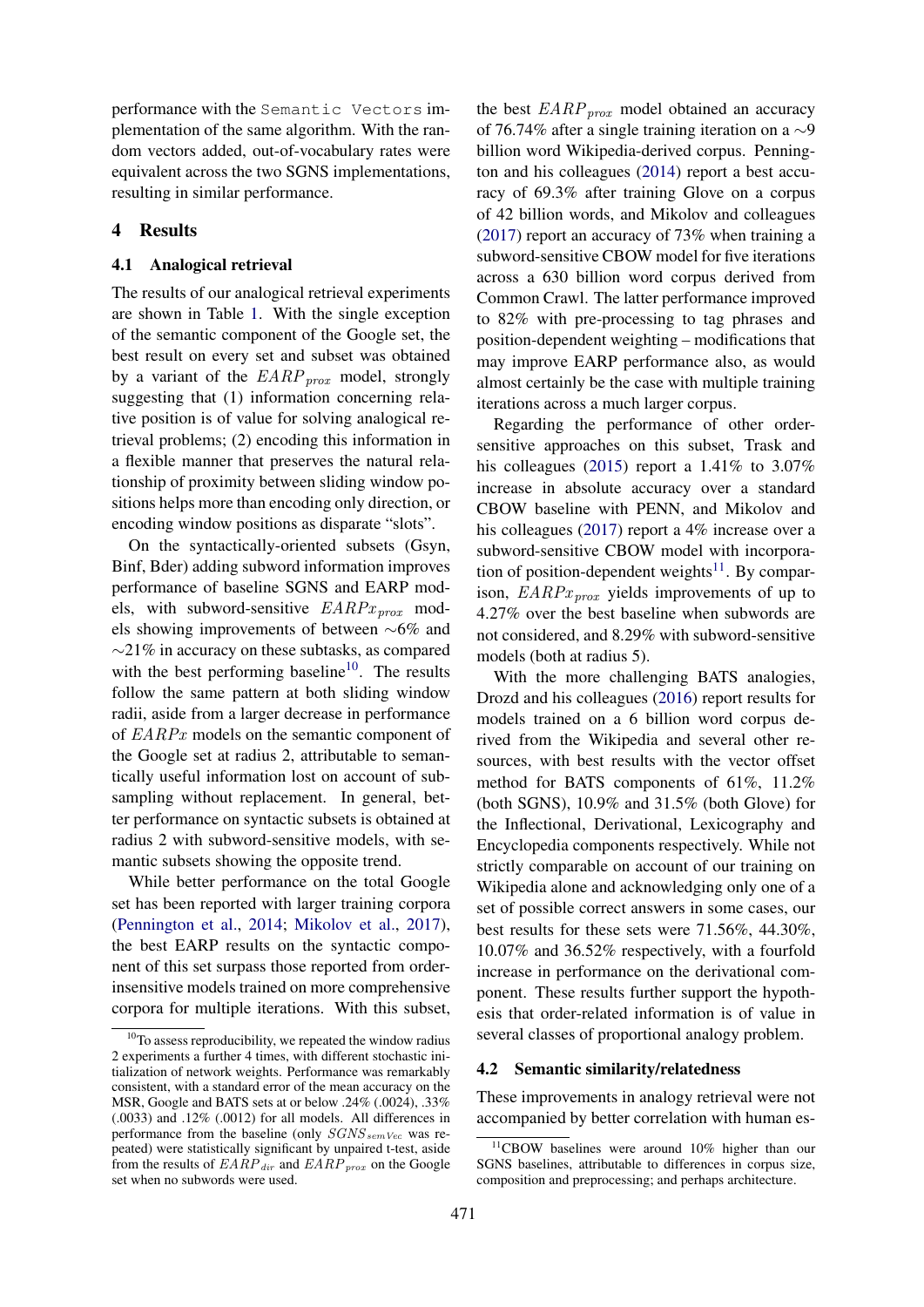| Radius 2                             | <b>SW</b>    | <b>BATS</b> | <b>MSR</b> | Google | Gsem  | Gsyn  | <b>Binf</b> | <b>B</b> der | <b>Blex</b> | Benc  |
|--------------------------------------|--------------|-------------|------------|--------|-------|-------|-------------|--------------|-------------|-------|
| $SGNS_{fastText}$                    |              | 27.22       | 53.78      | 70.13  | 77.30 | 64.17 | 56.00       | 11.76        | 7.06        | 32.12 |
| $SGNS_{sem\,Vec}$                    |              | 27.46       | 53.72      | 69.53  | 77.30 | 63.07 | 56.28       | 11.65        | 7.25        | 32.66 |
| $EARP_{dir}$                         |              | 28.26       | 54.48      | 69.34  | 76.57 | 63.33 | 56.33       | 11.51        | 8.36        | 34.62 |
| $EARP_{pos}$                         |              | 28.80       | 54.38      | 67.71  | 71.85 | 64.28 | 57.22       | 12.75        | 8.47        | 34.70 |
| $EARP_{prox}$                        |              | 28.95       | 55.08      | 69.19  | 74.95 | 64.40 | 57.38       | 12.86        | 8.44        | 35.04 |
| $EARPx_{pos}$                        |              | 30.50       | 60.15      | 61.71  | 58.94 | 64.01 | 66.09       | 11.07        | 9.37        | 33.05 |
| $EARP x_{prox}$                      |              | 30.79       | 62.45      | 66.86  | 68.80 | 65.25 | 66.90       | 10.76        | 9.46        | 33.56 |
| $SGNS_{fastText}$                    | $\checkmark$ | 28.16       | 59.83      | 63.57  | 57.87 | 68.31 | 61.05       | 22.51        | 4.47        | 24.60 |
| $SGNS_{semVec}$                      | $\checkmark$ | 29.17       | 61.44      | 65.24  | 59.38 | 70.10 | 62.28       | 23.56        | 5.02        | 25.83 |
| $EARP_{dir}$                         | $\checkmark$ | 31.70       | 62.94      | 68.90  | 62.46 | 74.26 | 63.85       | 29.26        | 5.54        | 28.65 |
| $EARP_{pos}$                         | $\checkmark$ | 33.18       | 62.89      | 69.35  | 62.98 | 74.63 | 65.10       | 32.23        | 6.01        | 30.12 |
| $EARP_{prox}$                        | $\checkmark$ | 33.26       | 64.26      | 70.82  | 64.83 | 75.80 | 66.08       | 31.72        | 6.05        | 29.85 |
| $EARPx_{pos}$                        | $\checkmark$ | 36.89       | 68.90      | 61.12  | 44.05 | 75.29 | 71.32       | 44.14        | 6.81        | 27.62 |
| $EARP x_{prox}$                      | $\checkmark$ | 37.07       | 69.07      | 63.88  | 49.31 | 75.98 | 71.56       | 44.30        | 6.92        | 27.81 |
|                                      |              |             |            |        |       |       |             |              |             |       |
|                                      |              |             |            |        |       |       |             |              |             |       |
| Radius 5                             | <b>SW</b>    | <b>BATS</b> | <b>MSR</b> | Google | Gsem  | Gsyn  | <b>Binf</b> | <b>B</b> der | <b>Blex</b> | Benc  |
|                                      |              | 25.54       | 48.21      | 69.29  | 78.47 | 61.66 | 49.93       | 11.95        | 7.00        | 31.51 |
| $SGNS_{fastText}$<br>$SGNS_{semVec}$ |              | 25.76       | 46.90      | 68.75  | 79.04 | 60.20 | 49.42       | 11.84        | 6.87        | 33.08 |
| $EARP_{dir}$                         |              | 27.07       | 49.20      | 68.66  | 76.85 | 61.85 | 50.58       | 12.38        | 8.30        | 35.04 |
| $EARP_{pos}$                         |              | 26.14       | 45.39      | 61.29  | 65.53 | 57.76 | 49.82       | 12.41        | 7.71        | 32.80 |
| $EARP_{prox}$                        |              | 28.40       | 51.06      | 69.17  | 77.05 | 62.62 | 53.59       | 14.05        | 8.51        | 35.56 |
| $EARPx_{pos}$                        |              | 28.30       | 52.67      | 59.18  | 59.80 | 58.67 | 57.27       | 12.90        | 8.78        | 32.35 |
| $EARP x_{prox}$                      |              | 30.94       | 58.15      | 69.37  | 73.51 | 65.93 | 59.86       | 15.36        | 10.07       | 36.52 |
|                                      | $\checkmark$ | 26.27       | 55.04      | 66.32  | 64.56 | 67.79 | 56.23       | 18.56        | 4.43        | 25.38 |
| $SGNS_{fastText}$<br>$SGNS_{semVec}$ | $\checkmark$ | 27.69       | 55.93      | 67.96  | 67.37 | 68.44 | 57.90       | 20.32        | 5.12        | 26.98 |
| $EARP_{dir}$                         | $\checkmark$ | 30.12       | 58.20      | 70.22  | 69.42 | 70.88 | 59.98       | 24.46        | 5.78        | 30.11 |
| $EARP_{pos}$                         | $\checkmark$ | 31.02       | 54.78      | 65.67  | 60.41 | 70.03 | 60.28       | 28.21        | 5.96        | 29.94 |
| $EARP_{prox}$                        | $\checkmark$ | 32.67       | 60.77      | 72.23  | 69.79 | 74.27 | 64.01       | 28.71        | 6.46        | 31.67 |
| $EARPx_{pos}$                        | ✓            | 34.75       | 61.08      | 63.83  | 54.41 | 71.66 | 66.02       | 36.32        | 7.51        | 30.33 |

<span id="page-7-0"></span>Table 1: Analogical retrieval results at radius 2 (top) and 5 (bottom). SW: subwords. Gsem/syn: "semantic" and "syntactic" components of Google set. Binf/der/lex/enc: inflectional, derivational, lexical and encyclopediaderived components of the BATS. SGNS: fastText and Semantic Vectors (semVec) implementations of skipgram-with-negative-sampling. EARP: Embeddings Augmented by Random Permutations. EARPx: EARP with exact window positions. Best results are in **boldface**, and rows concerning baseline models are shaded.

timates of semantic similarity and relatedness. To the contrary with a window radius of 2, the best results on all sets and subsets were produced by SGNS baselines, with a best baseline Spearman Rho of .41 ( $SGNS_{fastText}$ ), .72 ( $SGNS_{semVec}$ ) and .77 ( $SGNS<sub>semVec</sub>$  + subwords) for SimLex-999, WS-353 and MEN respectively. Surprisingly, incorporating order-related information reduced performance on all of these sets, with best performance for SimLex-999, WS-353 and MEN of .40  $(EARPx<sub>prox</sub>)$ , .71  $(EARP<sub>pos</sub>)$  and .76  $(EARP<sub>dir</sub>)$ + subwords) respectively; and worst performance of .37 ( $EARP_{pos}$ ), .66 and .71 (both  $EARP_{error}$ ) respectively. Other models fell between these extremes, with a similar pattern observed with window radius of 5. The differences in performance observed with these tasks are neither as stark nor as consistent as those with analogy tasks, with EARP performance falling between that of the two baseline models in several cases. Nonetheless, EARP models tend to correlate worse with human estimates of pairwise similarity and relatedness. This drop in performance may relate to how semantic information is dispersed with positionaware models - a neighboring word is encoded differently depending on position, which may obscure the semantically useful information that two other words both occur in proximity to it.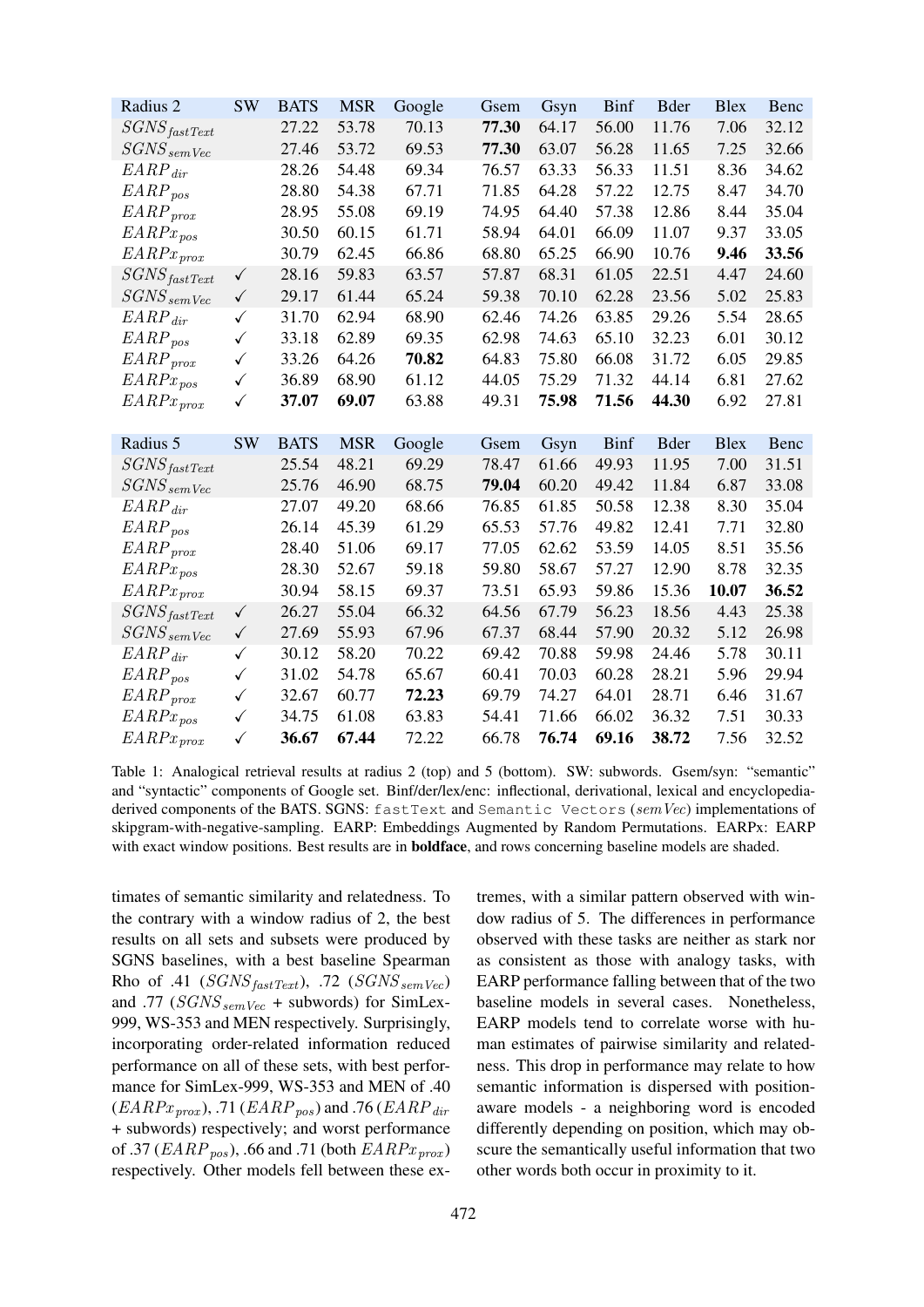| Task                     | C <sub>o</sub> NLL <sub>00</sub> | CoNLL03 | <b>PTB</b> | C <sub>o</sub> NLL <sub>00</sub> | C <sub>o</sub> NLL <sub>03</sub> | <b>PTB</b> |
|--------------------------|----------------------------------|---------|------------|----------------------------------|----------------------------------|------------|
| SGNS <sub>fastText</sub> | 87.09                            | 80.32   | 94.38      | 87.34                            | 80.66                            | 94.78      |
| $SGNS_{semVec}$          | 87.11                            | 77.93   | 95.59      | 87.57                            | 80.33                            | 95.96      |
| $EARP_{dir}$             | 88.25                            | 80.24   | 95.83      | 88.06                            | 80.96                            | 96.07      |
| $EARP_{pos}$             | 88.71                            | 80.10   | 95.74      | 88.55                            | 80.84                            | 95.89      |
| $EARP_{prox}$            | 88.59                            | 79.64   | 95.85      | 88.78                            | 80.54                            | 96.09      |
| $EARPx_{pos}$            | 89.05                            | 80.43   | 95.92      | 89.52                            | 80.17                            | 95.93      |
| $EARPx_{prox}$           | 88.99                            | 80.77   | 96.02      | 89.37                            | 79.77                            | 95.93      |
| Subwords                 | $\overline{\phantom{a}}$         |         |            | $\checkmark$                     |                                  |            |

<span id="page-8-0"></span>Table 2: Performance on Sequence Labeling Tasks. % accuracy shown for PTB, and % F-measure otherwise

## 4.3 Sequence labeling

Results of these experiments are shown in Table [2,](#page-8-0) and suggest an advantage for models encoding position in sequence labeling tasks. In particular, for the sentence chunking shared task (CoNLL00), the best results obtained with an order-aware model ( $EARPx_{pos}$  + subwords) exceeds the best baseline result by around 2%, with smaller improvements in performance on the other two tasks, including a .43% improvement in accuracy for part-of-speech tagging (PTB, without subwords) that is comparable to the .37% improvement over a SGNS baseline reported on this dataset by Ling and his colleagues [\(2015\)](#page-10-6) when using separate (rather than shared) positiondependent context weights.

# 4.4 Computational performance

All models were trained on a single multi-core machine. In general, Semantic Vectors takes slightly longer to run than fastText, which takes around an hour to generate models including building of the dictionary. With Semantic Vectors, models were generated in around 1h20 when the corpus was indexed at document level, which is desirable as this package uses  $\text{Lucene}^{12}$  $\text{Lucene}^{12}$  $\text{Lucene}^{12}$ for tokenization and indexing. As the accuracy of fastText on analogy completion tasks dropped considerably when we attempted to train it on unsegmented documents, we adapted Semantic Vectors to treat each line of input as an individual document. As this approximately doubled the time required to generate each model, we would not recommend this other than for the purpose of comparative evaluation. Adding subword embeddings increased training time by three- to fourfold. Source code is available via  $G$ itHub<sup>[13](#page-8-2)</sup>, and

embeddings are publicly available at <sup>[14](#page-8-3)</sup>.

# 4.5 Limitations and future work

While this paper focused on encoding positional information, EARP is generalizable and could be used to encode other sorts of relational information also. An interesting direction for future work may involve using EARP to encode the nature of semantic and dependency relations, as has been done with RI previously [\(Cohen et al.,](#page-9-20) [2009;](#page-9-20) [Basile et al.,](#page-9-21) [2011\)](#page-9-21). As the main focus of the current paper was on comparative evaluation across models with identical hyper-parameters, we have yet to formally evaluate the extent to which hyperparameter settings (such as dimensionality) may affect performance, and it seems likely that hyperparameters that would further accentuate EARP performance remain to be identified.

# 4.6 Conclusion

This paper describes EARP, a novel method through which word order can be encoded into neural word embedding representations. Of note, this additional information is encoded without the need for additional computation, and space requirements are practically identical to those of baseline models. Upon evaluation, encoding word order results in substantive improvements in performance across multiple analogical retrieval reference sets, with best performance when order information is encoded using a novel permutationbased method of positional binding.

# Acknowledgments

This work was supported by US National Library of Medicine grant (R01 LM011563), and conducted in part at the University of Texas School of Biomedical Informatics at Houston.

<span id="page-8-1"></span><sup>12</sup>https://lucene.apache.org/

<span id="page-8-2"></span><sup>13</sup>https://github.com/semanticvectors/semanticvectors

<span id="page-8-3"></span><sup>&</sup>lt;sup>14</sup>https://doi.org/10.5281/zenodo.1345333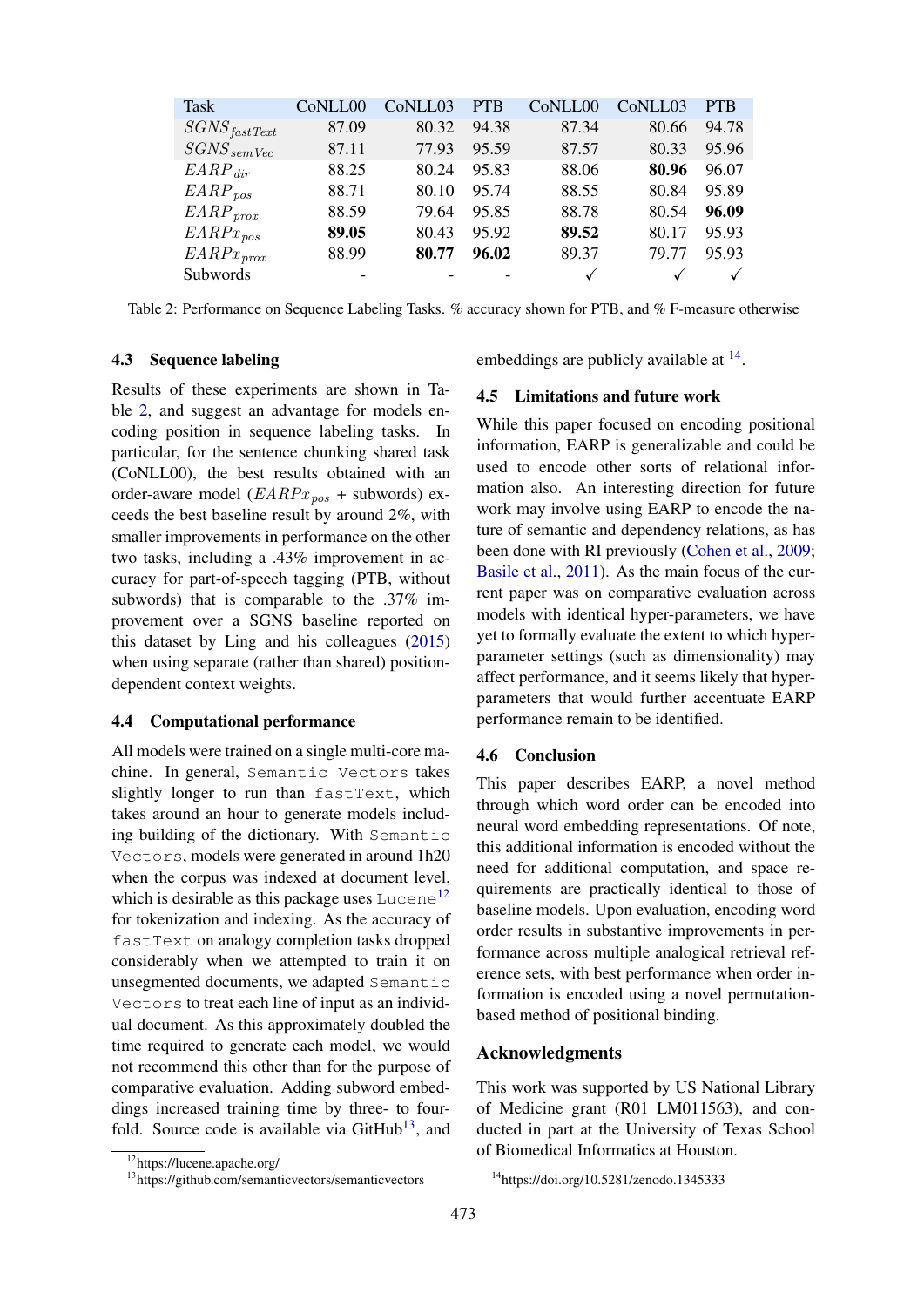# References

- <span id="page-9-15"></span>Eneko Agirre, Enrique Alfonseca, Keith Hall, Jana Kravalova, Marius Pasca, and Aitor Soroa. 2009. A study on similarity and relatedness using distributional and wordnet-based approaches. In *Proceedings of Human Language Technologies: The 2009 Annual Conference of the North American Chapter of the Association for Computational Linguistics*, pages 19–27. Association for Computational Linguistics.
- <span id="page-9-21"></span>Pierpaolo Basile, Annalina Caputo, and Giovanni Semeraro. 2011. Encoding syntactic dependencies by vector permutation. In *Proceedings of the GEMS 2011 Workshop on GEometrical Models of Natural Language Semantics*, pages 43–51. Association for Computational Linguistics.
- <span id="page-9-5"></span>Yoshua Bengio, Rejean Ducharme, Pascal Vincent, and ´ Christian Jauvin. 2003. A neural probabilistic language model. *Journal of machine learning research*, 3(Feb):1137–1155.
- <span id="page-9-12"></span>Piotr Bojanowski, Edouard Grave, Armand Joulin, and Tomas Mikolov. 2017. Enriching word vectors with subword information. *Transactions of the Association of Computational Linguistics*, 5(1):135–146.
- <span id="page-9-16"></span>Elia Bruni, Nam-Khanh Tran, and Marco Baroni. 2014. Multimodal distributional semantics. *Journal of Artificial Intelligence Research*, 49:1–47.
- <span id="page-9-18"></span>Billy Chiu, Anna Korhonen, and Sampo Pyysalo. 2016. Intrinsic evaluation of word vectors fails to predict extrinsic performance. In *Proceedings of the 1st Workshop on Evaluating Vector-Space Representations for NLP*, pages 1–6.
- <span id="page-9-20"></span>Trevor Cohen, Roger W Schvaneveldt, and Thomas C Rindflesch. 2009. Predication-based semantic indexing: Permutations as a means to encode predications in semantic space. In *AMIA Annual Symposium Proceedings*, volume 2009, page 114. American Medical Informatics Association.
- <span id="page-9-10"></span>Trevor Cohen, Dominic Widdows, Manuel Wahle, and Roger Schvaneveldt. 2013. Orthogonality and orthography: introducing measured distance into semantic space. In *International Symposium on Quantum Interaction*, pages 34–46. Springer.
- <span id="page-9-0"></span>Ronan Collobert, Jason Weston, Léon Bottou, Michael Karlen, Koray Kavukcuoglu, and Pavel Kuksa. 2011. Natural language processing (almost) from scratch. *Journal of Machine Learning Research*, 12(Aug):2493–2537.
- <span id="page-9-19"></span>Aleksandr Drozd, Anna Gladkova, and Satoshi Matsuoka. 2016. Word embeddings, analogies, and machine learning: Beyond king-man+ woman= queen. In *Proceedings of COLING 2016, the 26th International Conference on Computational Linguistics: Technical Papers*, pages 3519–3530.
- <span id="page-9-14"></span>Lev Finkelstein, Evgeniy Gabrilovich, Yossi Matias, Ehud Rivlin, Zach Solan, Gadi Wolfman, and Eytan Ruppin. 2001. Placing search in context: The concept revisited. In *Proceedings of the 10th international conference on World Wide Web*, pages 406– 414. ACM.
- <span id="page-9-13"></span>Gregory Finley, Stephanie Farmer, and Serguei Pakhomov. 2017. What analogies reveal about word vectors and their compositionality. In *Proceedings of the 6th Joint Conference on Lexical and Computational Semantics (\* SEM 2017)*, pages 1–11.
- <span id="page-9-11"></span>Stephen I Gallant and Phil Culliton. 2016. Positional binding with distributed representations. In *Image, Vision and Computing (ICIVC), International Conference on*, pages 108–113. IEEE.
- <span id="page-9-2"></span>Anna Gladkova, Aleksandr Drozd, and Satoshi Matsuoka. 2016. Analogy-based detection of morphological and semantic relations with word embeddings: what works and what doesn't. In *Proceedings of the NAACL Student Research Workshop*, pages 8– 15.
- <span id="page-9-8"></span>Yoav Goldberg and Omer Levy. 2014. word2vec explained: Deriving mikolov et al.'s negativesampling word-embedding method. *arXiv preprint arXiv:1402.3722*.
- <span id="page-9-17"></span>Felix Hill, Roi Reichart, and Anna Korhonen. 2015. Simlex-999: Evaluating semantic models with (genuine) similarity estimation. *Computational Linguistics*, 41(4):665–695.
- <span id="page-9-7"></span>Michael N Jones, Walter Kintsch, and Douglas JK Mewhort. 2006. High-dimensional semantic space accounts of priming. *Journal of memory and language*, 55(4):534–552.
- <span id="page-9-4"></span>Pentii Kanerva, Jan Kristoferson, and Anders Holst. 2000. Random indexing of text samples for latent semantic analysis. In *Proceedings of the Annual Meeting of the Cognitive Science Society*, volume 22.
- <span id="page-9-9"></span>Pentti Kanerva. 2009. Hyperdimensional computing: An introduction to computing in distributed representation with high-dimensional random vectors. *Cognitive Computation*, 1(2):139–159.
- <span id="page-9-1"></span>Jussi Karlgren and Magnus Sahlgren. 2001. From words to understanding. *Foundations of Real-World Intelligence*, pages 294–308.
- <span id="page-9-3"></span>Thomas Landauer and Susan Dumais. 1997. A solution to Plato's problem: The latent semantic analysis theory of acquisition. *Psychological Review*, 104(2):211–240.
- <span id="page-9-6"></span>Omer Levy, Yoav Goldberg, and Ido Dagan. 2015. Improving distributional similarity with lessons learned from word embeddings. *Transactions of the Association for Computational Linguistics*, 3:211–225.